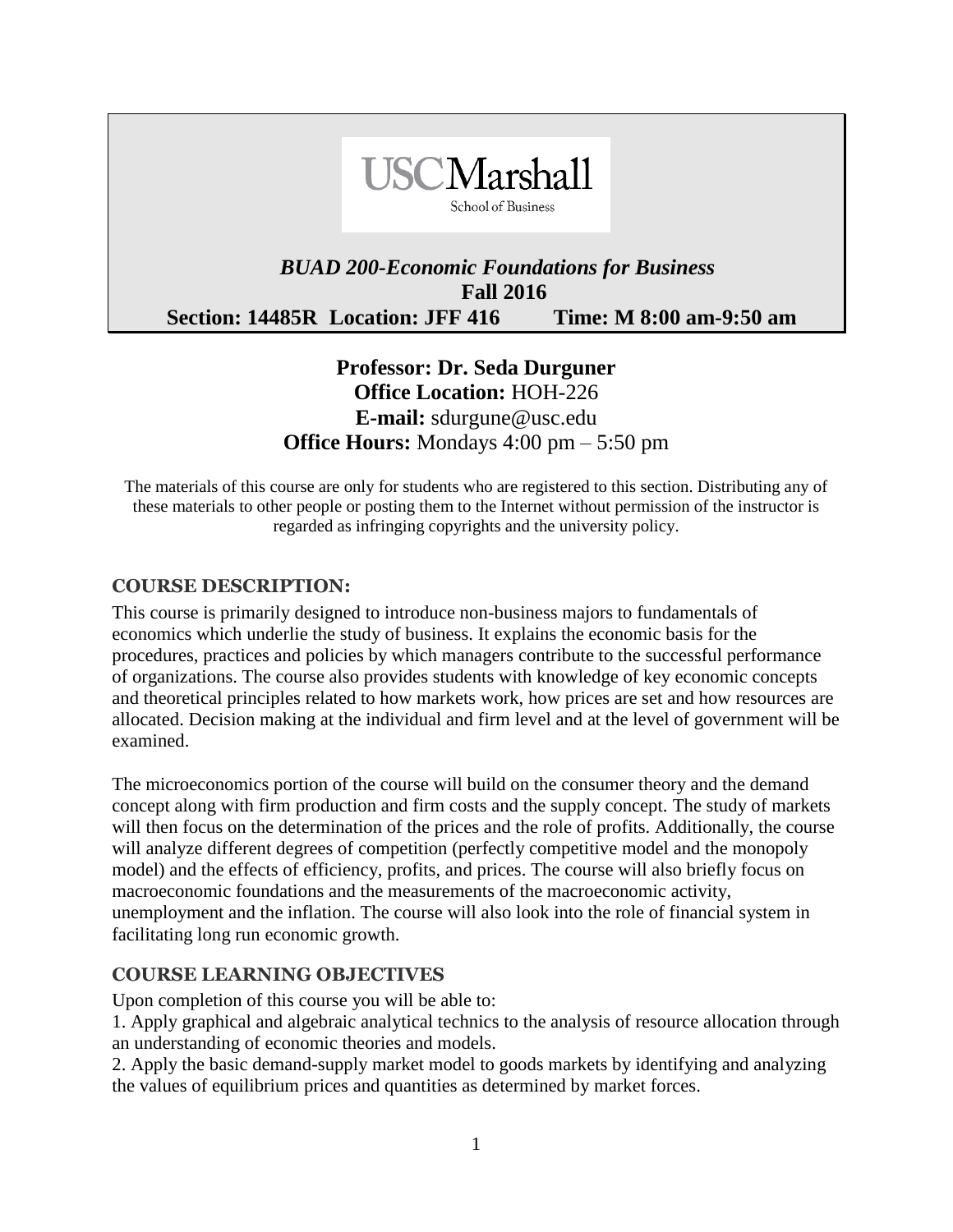3. Differentiate and apply different aspects of neoclassical economic theory by examining the dynamics of consumer, firm, and market forces and calculating their impacts.

4. Explore market power by examining the impact of monopoly on resource allocation.

5. Apply concepts of comparative advantage through calculation of gains from exchange, given two countries' (or individuals') production possibilities frontiers.

6. Analyze the impact of various forms of government interference in markets by calculating the changes in consumer and producer surplus, and deadweight loss.

7. Explore macroeconomic foundations by examining GDP (real vs nominal GDP), unemployment, inflation, and nominal vs real interest rates.

8. Explore long-run economic growth, business cycles, and the role of financial system in facilitating long run growth.

# **REQUIRED COURSE MATERIALS**

*1) Essentials of Economics,* by Hubbard and O'Brien, 4 th edition*.* (ISBN: 9780133827071). I put copies of the textbook on reserve at the USC Gaughan & Tiberti Library.

2*) Blackboard Registration* **(http://blackboard.usc.edu):** Power point slides and other course material (including non-graded assignments) will be uploaded to Blackboard.

**3) MyEconLab Registration (pearsonmylab.com):** Please follow the registration instructions provided on Blackboard under "Course Content".

While registering to MyEconLab, please use your school emails and official registration names rather than nicknames and other email accounts such as gmail etc.

Note 1: Since the book is expensive, some students may prefer to look for a used textbook. Note 2: You have 3 ways to purchase MyEconLab.

1) You can purchase a loose-leaf copy of the book which comes with MyEconLab registration which also includes the e-book.

2) You can purchase the MyEconLab together with the e-book without having to purchase the loose-leaf copy of the book.

3) You can purchase only the MyEconLab without the e-book or the loose-leaf copy of the book. Please consult to the USC bookstore for the pricing of these options.

# **GRADING POLICY**

Grades will be assigned according to the following weights:

| <b>7 Best Pre-Lecture Quizzes</b>       | 10%    |
|-----------------------------------------|--------|
| <b>8 Best After-Lecture Assignments</b> | 10%    |
| <b>Quiz</b>                             | 20%    |
| <b>Midterm</b>                          | $25\%$ |
| <b>Final Exam</b>                       | $35\%$ |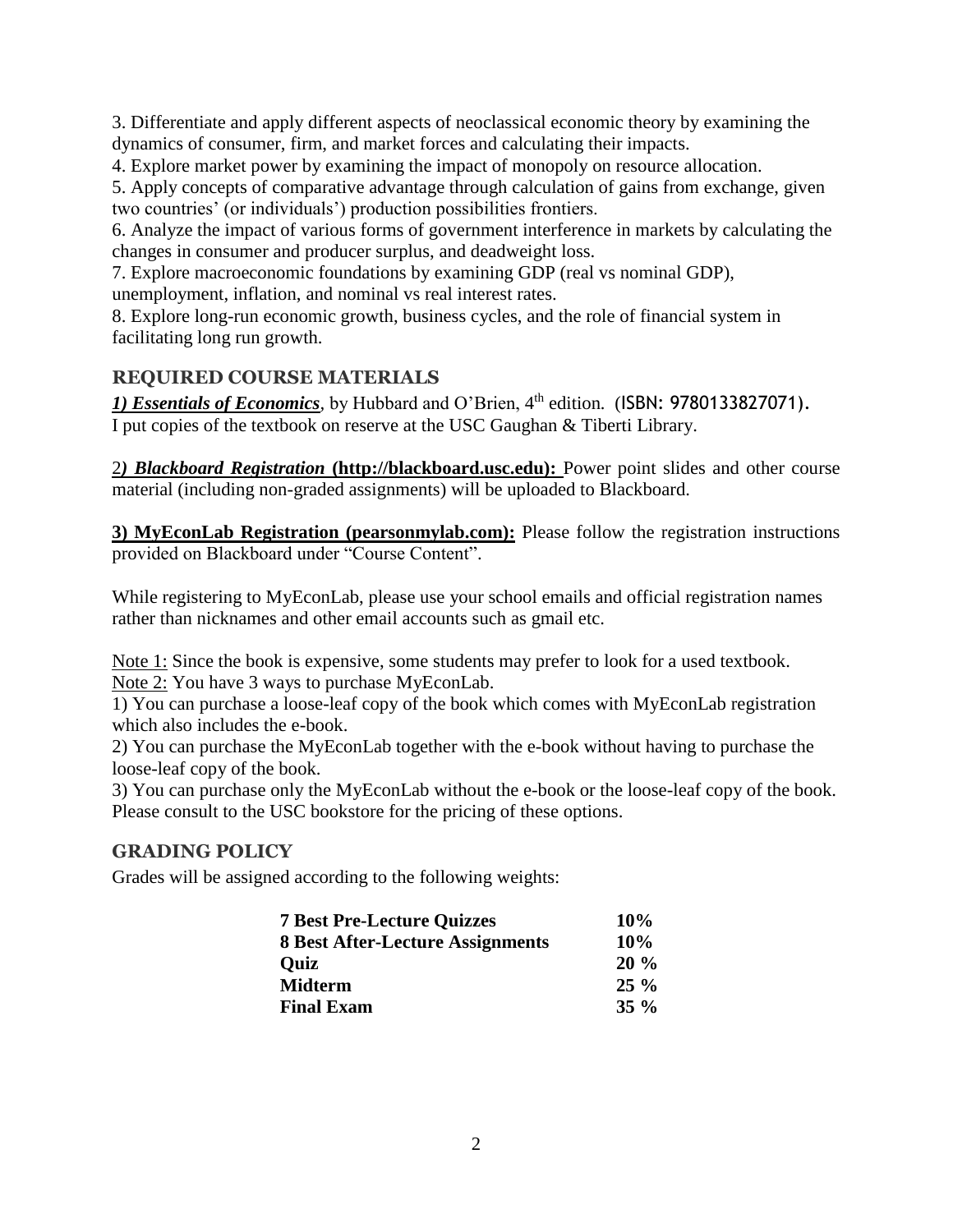Tentative Exam Dates: Quiz 1: September 26, Monday Midterm 1: October 31, Monday Final Exam: Please check the university website<http://classes.usc.edu/term-20163/finals/>

In **rare** occasions, the dates of the exams might need to be changed. In that case, I will notify students through Blackboard as soon as possible. It is your responsibility to check the announcements on Blackboard.

**Pre-Lecture Quizzes:** You will have 9 quizzes and the average of your best 7 quizzes will count for 10% of your final grade. You will take these pre-lecture quizzes on the MyEconLab website before we cover the assigned chapter in class. The goal of these quizzes is to give you an incentive to come prepared to class. *Students who read the book and review the lecture slides and then work on those questions diligently on their own will benefit the most from the lectures and will be more successful in the exams.* You can find the detailed schedule for the quiz due dates at the end of the syllabus. These quizzes will be due by 10 pm on the due date.

You will have two attempts for each quiz and will complete each attempt in one session once you start it. Out of the two attempts, your attempt with the highest score will determine your quiz score. Each quiz will vary from 5 to 10 questions and they will be timed. The timing of the quiz will change depending on the length of the quiz and will vary from 10 to 20 minutes. During the quiz, you can have access to your remaining time from the top middle corner of the screen. After submission, you will not be able to review the submitted quizzes on MyEconLab website. Not being able to review your submitted quizzes or which questions you got wrong on MyEconLab website will not hinder your performance in the class since the quizzes test only whether you did your work as a student prior to coming to class; that is reading the chapter and going through the lecture notes in advance. If you have concerns with your pre-lecture quizzes, you can visit me during my office hours.

In fairness to students who complete the quizzes on time, there will be no deadline extensions and no make-up policy for the missed quizzes, no matter what the excuse is. In order to accommodate unanticipated events, illness, religious holidays, or conflicts in your schedule, the missed quizzes will count towards your lowest 2 scores that gets dropped out.

To learn about the specific sections you will be tested in each quiz, please refer to the "Outline" titled slide in your lecture slides. You can access the lecture slides through Blackboard under "Course Content" folder.

**After-Lecture Assignments:** You will have 10 assignments and the average of your best 8 assignments will count for 10% of your final grade. You will have 3 attempt for each question in the assignment. The assignment related with Chp 0 does not count for the 10 assignments. The goal of the Chp 0 assignment is to teach you how to use MyEconLab website and this chapter 0 assignment will not count for your final grade computation. You will take these after-lecture assignments on the MyEconLab website after we cover the assigned chapter in class. The goal of these assignments is to give you an incentive to study on a weekly basis. *Since Economics is such a subject matter that builds on previous topics, students who study on a regular basis perform better.* You can find the detailed schedule for the assignment due dates at the end of the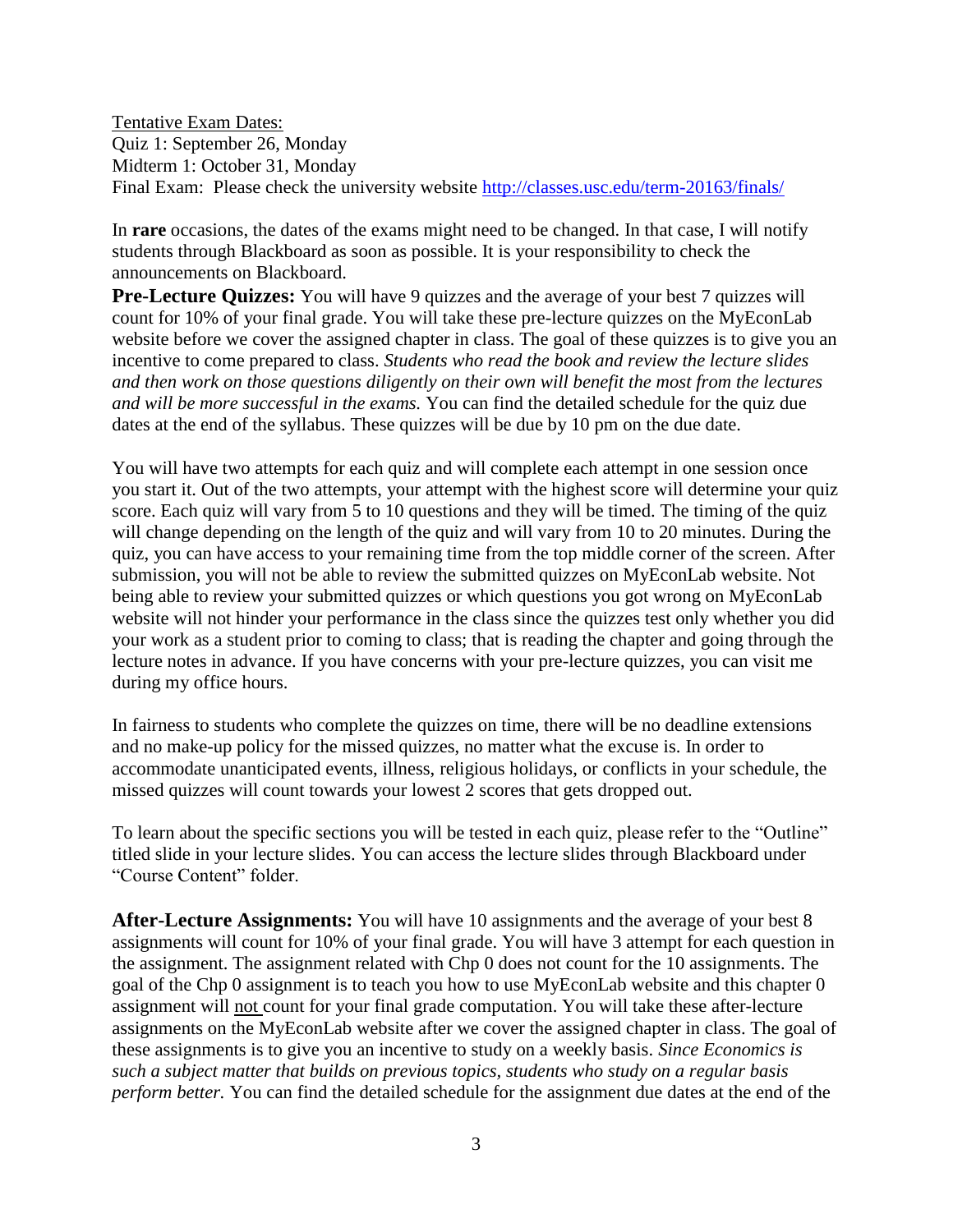syllabus. These assignments are due by 10 pm on the due date. In fairness to students who complete the assignments on time, there will be no deadline extensions or no-make up policy, no matter what the excuse is. In order to accommodate unanticipated events, illness, religious holidays, late registration to class, or conflicts in your schedule, the missed assignments will count towards your lowest 2 scores that gets dropped out.

**Important:** MyEconLab may crash due to technical problems, software issues, or unreliable internet connections. In those situations, the students will need to move to the second attempt to complete the quizzes. For instance, if a software is out of date and if the quiz is interrupted for a software update or for any other reason, one of the quiz attempts will be used and this attempt will not be re-opened for re-take. The students will need to move onto the second attempt.

For the assignments and quizzes, it is recommended that you work on MyEconLab at your own pace and do not leave to the last minute. If the website crashes and you cannot do your submission by the due date, it will be the student's responsibility and there will not be any deadline extensions.

**1 Quiz:** The quiz is worth 20% of your final grade. The chapters that you will be responsible for is provided at the end of the syllabus under "Tentative Course Schedule".

**1 Midterm Exam:** The midterm exam is worth 25% of your final grade. The chapters that you will be responsible for the midterm is provided at the end of the syllabus under "Tentative Course Schedule".

**Final Exam:** Final exam will be **cumulative** and covers all the chapters. **All the chapters and/or concepts are equally weighted.** Final exam will be worth 35% of your final grade. *University policy requires the final exam to be given at the time indicated by the University's final exam schedule. You may refer to* <http://classes.usc.edu/term-20163/finals/> *to learn about the final exam time and location. Instructors do not have discretion to grant exceptions to this policy. No student is allowed to take the final exam earlier or to skip the final exam.* 

**All midterms and final exam will be closed book and notes. No formula sheets will be allowed for midterms and final exam. Students arriving late to exams will not be given extra time and students may not take an exam in another section.** Taking an exam with the **"wrong" section** without prior permission from me is **an automatic zero** for that test.

**There will be no make-up tests, no matter what the excuse is.** By enrolling in the course you are committing to take the tests on the scheduled dates. If you miss an exam, it receives an automatic zero for the missed exam. If you miss a midterm exam for an approved reason, the weight of the final exam is increased to compensate for the missed midterms. Approval for a missed midterm will be **rare**, and only with appropriate written documentation from an authoritative source indicating why the student was unable to appear for the midterm exam. For example, if you miss an exam due to health condition, a doctor's written report addressed to the professor warranting the absence of the student from an exam will be required. "Authorization for Disclosure of Medical Information" provided by USC Engemann Student Health Center is not a written report warranting your absence from the test and thus is not an acceptable form of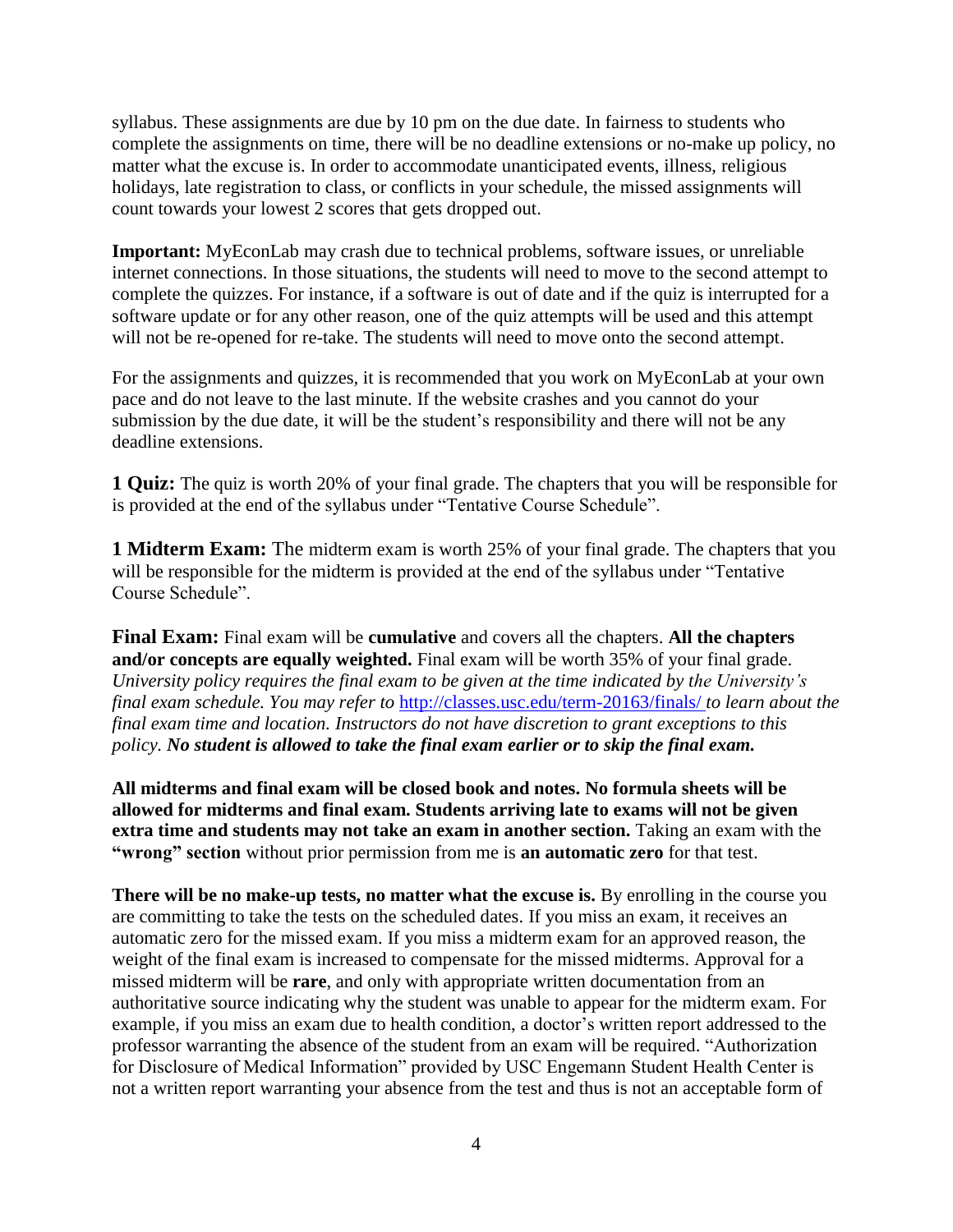documentation and you will get a zero for the missed midterm exam. Similarly, lab result reports are not acceptable documentations because the professor does not have the expertise to evaluate a lab result report to conclude whether absence from the test is necessary. If you have to miss a test for religious reasons, a formal request for weight adjustment for the missed exam should be made at least two weeks before the missed exam and the school will need to verify the validity of your request.

I do not assign letter grades to individual exams. At the end of the semester, I will compute your weighted average semester score as follows.

Semester Score = 
$$
0.20* \frac{your\ quiz\ 1\ score*100}{total\ score\ available\ for\ midterm\ 1}
$$

\n
$$
0.25* \frac{your\ midterm\ 1\ score*100}{total\ score\ available\ for\ midterm\ 2}
$$

\n
$$
0.35* \frac{your\ final\ exam\ score*100}{total\ score\ available\ for\ final\ exam}
$$

\n
$$
0.10* \text{Avg} \left( \frac{each\ before\ -lecture\ quiz\ score*100}{total\ score\ available\ for\ each\ before\ -lecture\ quiz} \right)
$$

\n
$$
0.10* \text{Avg} \left( \frac{each\ after\ -lecture\ assignment\ score*100}{total\ score\ available\ for\ each\ after\ -lecture\ assignment} \right)
$$

If your end of Semester Score is between **zero and 62 percent (inclusive)** of the **course median**  for the semester, you will receive a **failing grade (F). This rule will be strictly enforced.** In determining the *F* grade at the end of the semester, the median will take into consideration the *W*s as part of the course. I will also not assign any kind of extra credit activities (papers, homework, etc.) to any of the students in class either to pass the class or to boost their grades.

**Cutoff points for As, Bs, Cs, and Ds** will be assigned according to the overall course performance and your individual performance. I will determine overall course performance by combining all sections that I am teaching during that current semester. In setting the cutoff points for the ranges of letter grades of **As, Bs, Cs, and Ds** the final exam will also be crucial since the final exam is cumulative and shows the true knowledge of the student for the subject matter.

Your final grade will reflect my best judgment of your course performance, as indicated by your performance on the midterm exams, final exam, and your ranking among all students in the course. Your rankings in the course will be determined based on the weighted semester score you received at the end of the semester and your ranking will be determined by combining all sections that I am teaching during that current semester. Your grade will not be based on a mandated curve or hard target, but on your performance. Historically, the average grade point for this class is about a 3.0.

In marginal situations, if you are in between cutoffs, my opinion will matter. In determining my opinion, I will consider your work ethics, your professionalism in class, and how well prepared you come to class and how satisfactorily you answer cold-calls (please refer to section on "Recommended Preparations and Expectations" to learn more about how you can better prepare for a class). Some examples of **good work ethics** are hard work, motivation, persistence, and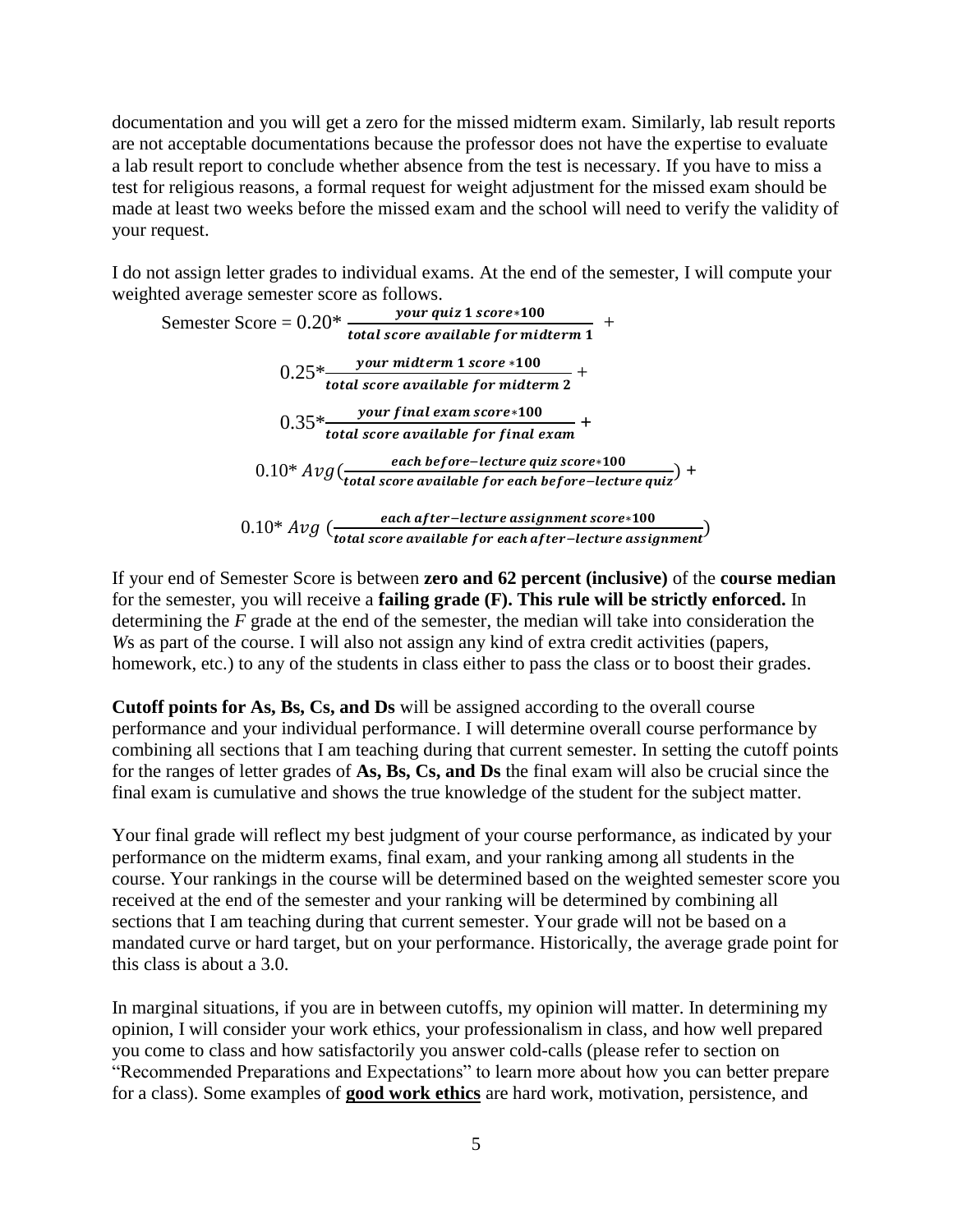determination. Some examples of **professionalism** in and out of class are arriving to class on time and not leaving the class early, being attentive and not lounging during lectures, turning off cell phones/laptops/any other technical devices before the class starts, no side/private conversations during lecture, and not engaging in any type of disruptive behavior in class.

# **CLASSROOM POLICIES TO FOLLOW**

In order to create a conducive learning environment for all students, students are expected to follow the below grim rules–grim means "no negotiation" in this context. If you do not follow these classroom policies, you will be asked to leave the classroom. If you do not leave the classroom when asked, a report to SJACS will be filed. Any consistent violation of the below classroom policies will also result in a report to SJACS.

**1)** Students are expected to turn off cellular phones, laptops or tablets or other electronic devices before entering the classroom and put them in their backpacks. No text messaging or use of electronic devices are allowed during class time.

**2)** Students are expected to arrive on time and stay for the entire class. You may not come and go as you please. If you have an extraordinary circumstance that requires you to come to class late or leave the class early, you need to let me know in advance prior to class. However, these situations will be very rare because by registering to this class, you agree that there is no time conflict with your other schedules and you are committed to the class for the allocated time.

**3)** During class time, students are expected not to lounge or not to engage in any private/side conversations with other students (no matter what the purpose is) because this creates disruption to your classmates.

**4)** When you are asked to work on a problem during class time, you are expected to work on your own because group work causes noise and distraction for the rest of the class.

**5)** Students are expected not to interfere with other students' questions because it creates disruption in class. Every student is responsible in expressing their own questions. If they need further explanations to their questions, they need to follow up with the professor after class.

**6)** Any additional disruptive behavior will not be tolerated. Examples of additional disruptive behavior are as follows but not limited to only these examples:

- A student who loudly and frequently interrupts the flow of class with inappropriate questions or interjections.
- A student who becomes belligerent when the professor confronts his or her inappropriate behavior.

*Behavior that persistently or grossly interferes with classroom activities is considered disruptive behavior and may be subject to disciplinary action. Such behavior inhibits other students' ability to learn and an instructor's ability to teach. A student responsible for disruptive behavior may be required to leave class pending discussion and resolution of the problem and may be reported to the Office of Student Judicial Affairs for disciplinary action.* 

**7)** You are expected to attend the section you are registered in. You need my prior permission to attend another session for a valid reason. You must take all tests in your registered section. This is mainly a class-space issue.

**8)** You are not allowed to have cell phones during exam times. If you have cell phone on your desk, or hold cell phone in your hand or on your knees or on your chair during an exam time and etc., it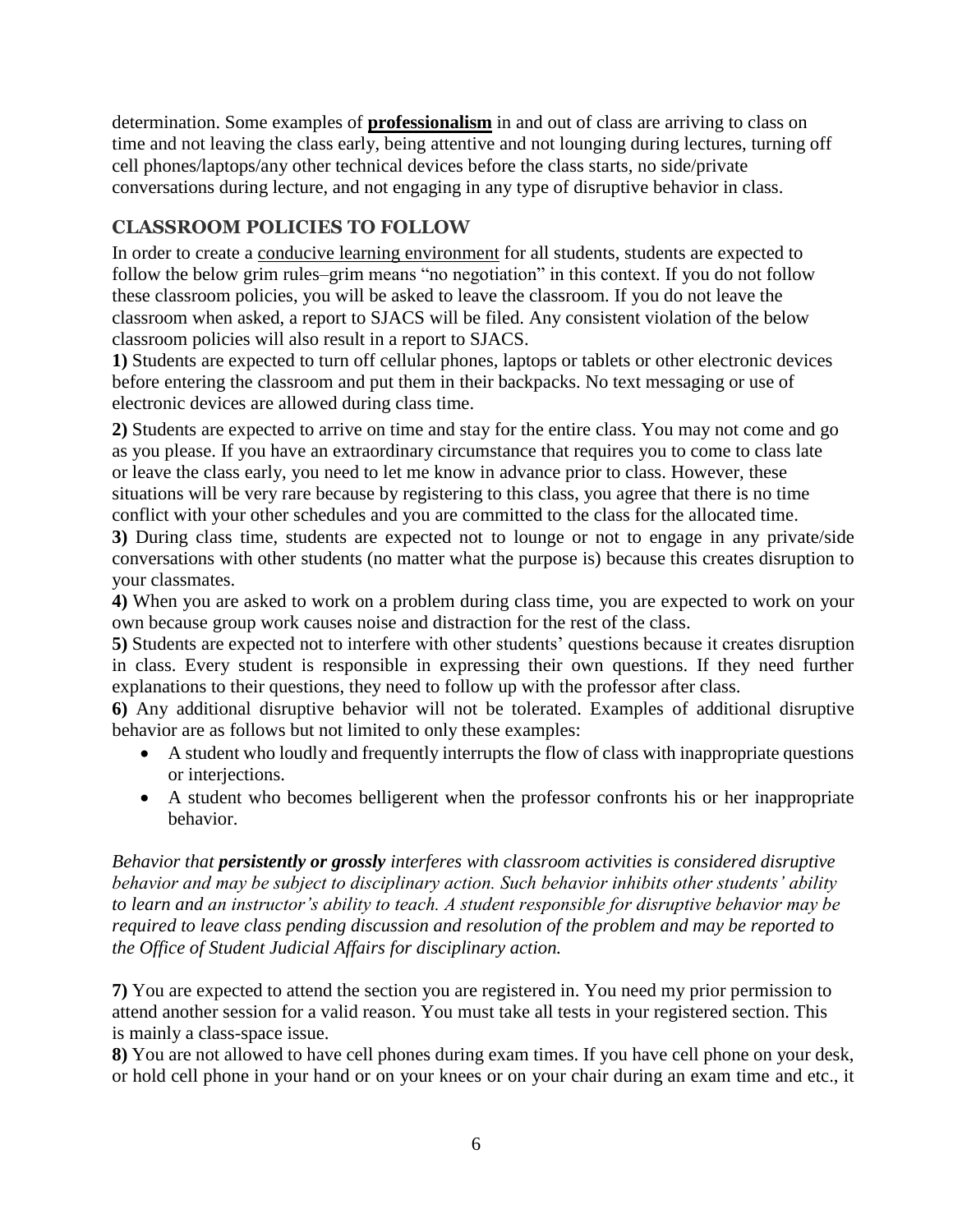will automatically be considered as cheating and you will receive an automatic "F" from the course. The cell phones should be in your back-packs.

**9)** No reference letter request will be considered until after the final letter grades are determined and the entire performance throughout the semester is observed.

# **OFFICE HOUR POLICIES TO FOLLOW**

Please remember that office hours are open to any student and there is limited space in the office. Thus, in order to create a conducive learning environment during the office hours, we need to follow the below policies.

**1)** You are expected to come prepared with your own work and bring specific questions. Please do not ask the professor to randomly solve any question so that you can review the material. **2)** You are expected not to use the office hours and also the office location as a library. That would mean, after getting answers to your specific questions, please do not ask the professor whether you can stay in her office and continue to study and meanwhile ask questions as you come along with questions. You should do your study alone and then bring your specific questions to the office hour.

**3)** You are expected not to continue to hang around in the office during the office hour so that you can hear other students' questions.

# **RECOMMENDED PREPARATIONS AND EXPECTATIONS**

An active and productive classroom is essential for the success of this course. Cultivating and maintaining such an environment is the responsibility of the instructor and the students. This responsibility imposes several obligations on all of you.

First, it is very important that **you prepare yourself for each and every session.** To be more specific, **prior to every session, you should read the chapter and the power point slides before we cover in the class** (see the last page of this syllabus under Course Schedule for a detailed schedule) and then **take the "Pre-Lecture Quizzes'.** I would like to highlight that power-point slides are prepared in depth and reading the power-point slides before coming to class will help you in your preparation to class. Coming prepared to classes will also make it much easier for you to follow the lectures. It is also crucial that you are mentally present in lectures and put an effort to listen carefully so that you can benefit the best from the lectures.

Economics is logical and seems quite apparent when material is being presented in class. However, the arguments can be subtle and intellectually as well as analytically challenging when the student attempts to reproduce the details of an economic argument outside of class. Further, economic theory is cumulative, so that a misunderstanding of some earlier argument can create an even deeper misunderstanding at some later stage. Keep current with your understanding of the material by **reviewing your lecture notes soon after each class** and **attempt to recreate the same economic arguments on your own.** If you have questions on concepts, please visit me during my office hours to get clarifications on your questions.

After reviewing each lecture note, I would advise that you do the MyEconlab Assignments. It is important that you **struggle**, **understand**, and **carefully do the MyEconLab assignments on your own** rather than copying the answer from the previous attempts or from your friends. Doing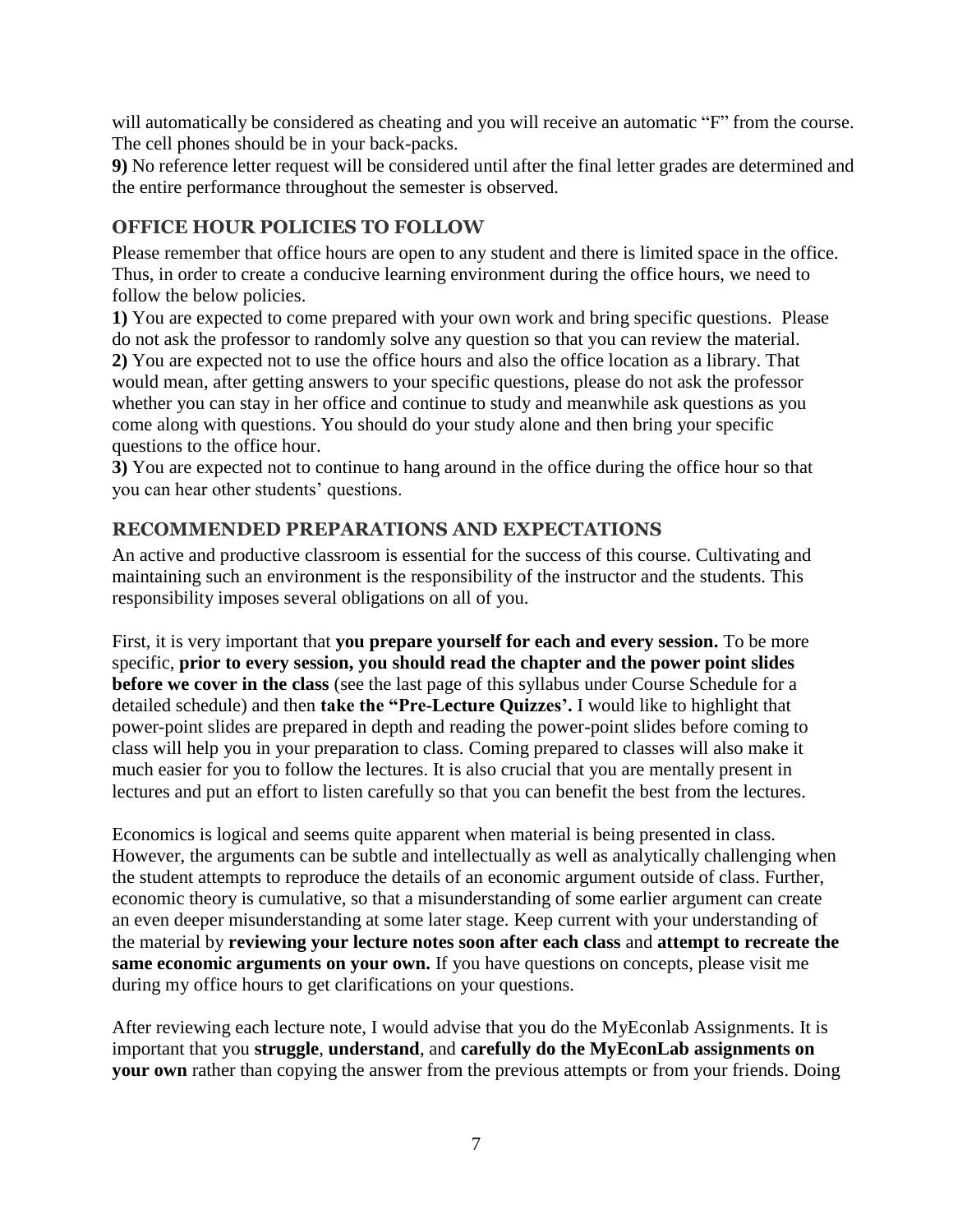your assignment on your own will help you the best in understanding the concepts which will hopefully reflect in your exam performances.

For each chapter, I will additionally post non-graded assignments to Blackboard. Although you are not graded on these assignments, my expectation is that you do these **non-graded assignments immediately after we cover the related chapter**. You may also choose to do the MyEconLab Assignments after these non-graded assignments rather than immediately after reviewing the lecture notes but before practicing on the non-graded assignments. It is just a matter of which strategy you prefer. However, both of these strategies (before or after the nongraded assignments) should work fine.

These non-graded assignments are very important part of our class – students who **carefully and on regular basis** study these additional materials obtain significantly better grades on the exams. If you pile up these assignments until a week before the exam, you will not be successful in this class. I would like to caution that non-graded assignments are for practice only and memorizing the questions in the non-graded assignments will not guarantee you success in this class.

Since the exam questions are intended to assess how well you understand the basic ideas and principles rather than pure memorization, to be successful in this class, you need to learn to "**think" rather than "memorize"**. Students in the past claimed that there are lots of concepts and these concepts will not stick in their brains. It was because they have made the mistake of memorizing the non-graded questions and absorbing concepts as a vacuum rather than actually learning and understanding the concepts. To be successful in this class, you need to understand the concepts; what they are based on, how they are developed, how they work, and how they are related to other concepts you have already been exposed to; in a way you need to make **connections and analogies between concepts and create the arguments on your own without referring to your notes.** Studying in the correct way which is highlighted above will help you to make these connections and will hopefully lead you for a better success in this course.

When you are preparing for exams, please go over <u>an additional time</u> all the lecture slides, graded & non-graded assignments.

I will not be handing out any of the class materials (power point slides and non-graded assignments) in class. All these will be available through Blackboard. You are responsible for timely download of the materials. I will also use Blackboard to make class announcements. You will receive an email notification each time an announcement is posted. It is your responsibility to regularly check the announcements and uploads on Blackboard.

Also, the slides posted on Blackboard are not a complete record of what I say or do in class, so coming prepared to class, attending lectures, and taking notes are advised to successfully complete the course. In the past, your classmates have found it extremely useful to print out the slides in advance and make notes on those slides rather than on a separate notebook because it helped them in visualizing the concepts better. If you miss a lecture, the solutions to the lecture slides will not be available in Blackboard. If you want to have access to solutions to lecture slides, you will need to ask for a friend's note or you can confirm with me your answer **only** if you bring me your own solutions.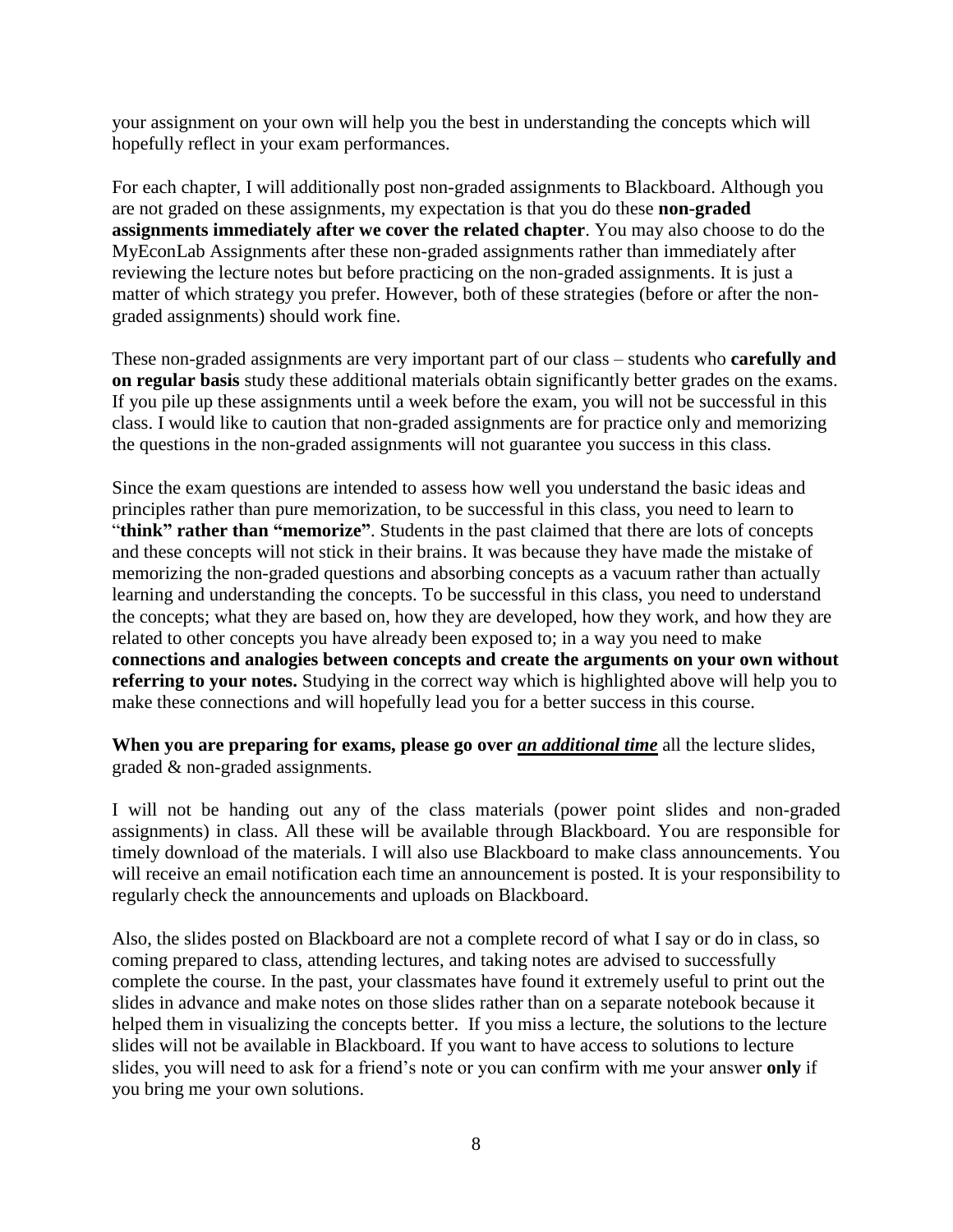The class period will typically be taken up by lecture and questions addressed to students, but questions from students are also encouraged. However, if I feel that a question leads us too far afield and would be discussed outside of class, I will say so.

You may also ask me your questions over the email. However, in your emails, you need to write me specifically the question and also your thought process and then I will lead you where you are doing the mistake. I will try to respond those emails within 24 hours. Most times if it is not feasible to give a comprehensive answer to questions sent to me by e-mail, I will ask you to come to my office hours.

#### **MARSHALL GUIDELINES**

#### **GRADE APPEALS**

Regrades must be requested within one week of the day the exam was returned to the class. The student must submit a written and precise explanation of why he/she thinks the grade should be modified. The entire exam will be regraded and the final mark may go up or down.

Returned paperwork, unclaimed by a student, will be discarded after 4 weeks and hence, will not be available should a grade appeal be pursued by a student following receipt of his/her course grade.

### **TECHNOLOGY POLICY**

Videotaping faculty lectures is not permitted due to copyright infringement regulations. Audiotaping may be permitted but please ask for my permission. Use of any recorded or distributed material is reserved exclusively for the USC students registered in this class.

#### **ADD/DROP PROCESS**

This class will remain open enrollment (R-clearance) for the first three weeks of the semester. If there is an open seat, students will be freely able to add a class using Web Registration throughout the first three weeks of the term. If the class is full, students will need to continue checking Web Registration to see if a seat becomes available. There are no wait lists and the professor cannot add students. See USC guidelines here:

http://www.usc.edu/dept/publications/cat2012/private/pdf/2012\_2013/academic\_policies\_12.pdf

1) Waitlist. There are no centralized wait lists for Marshall undergraduate courses. Although there are no wait lists, the Undergraduate Advising Office provides a system by which students can indicate their interest in enrolling in classes that are currently full in order to track demand and manage classroom space effectively.

2) Dropping Students. The professor may drop any student who, without prior consent, does not attend the first two class sessions. The instructor is not required to notify the student that s/he is being dropped.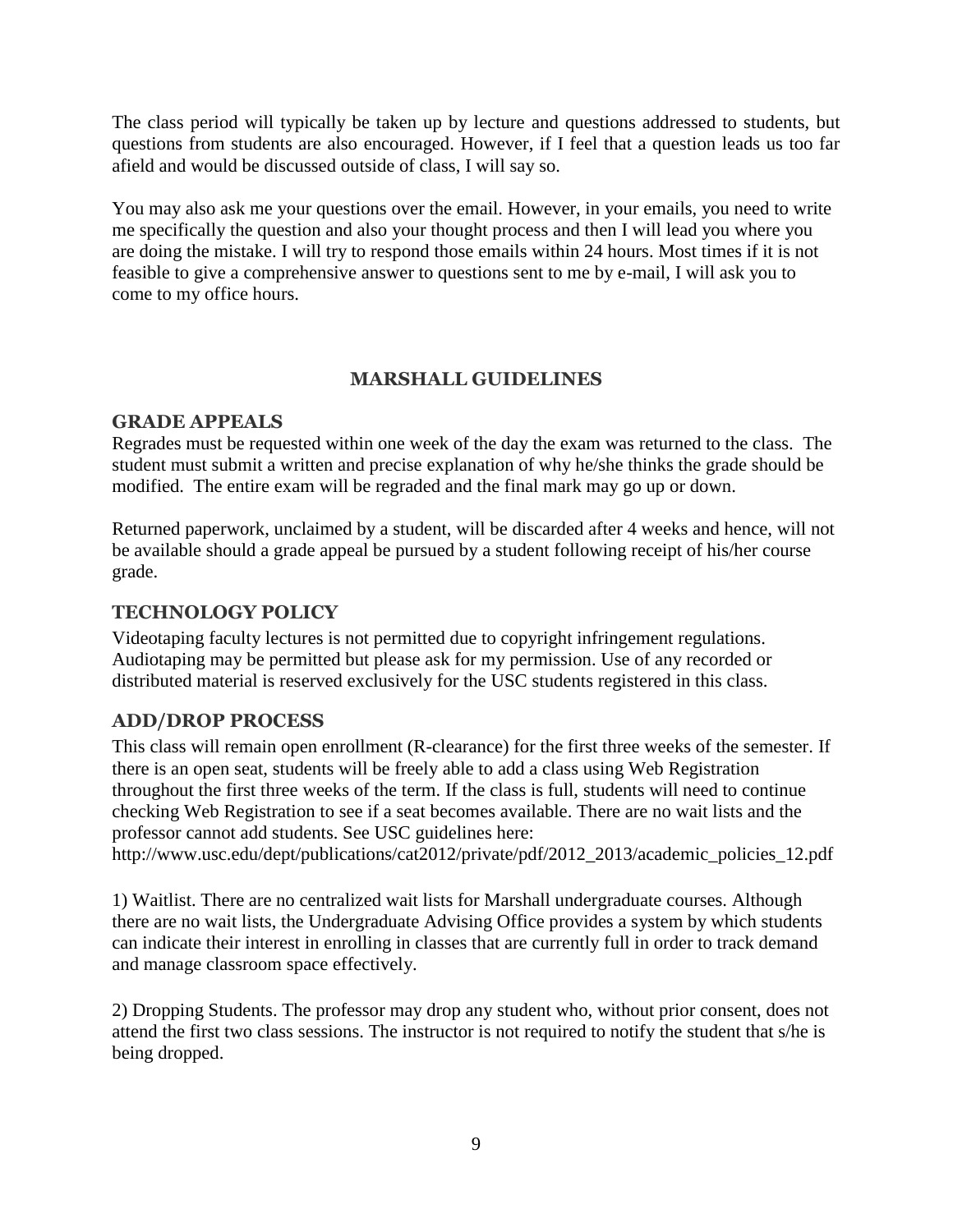### **ACADEMIC CONDUCT**

Plagiarism – presenting someone else's ideas as your own, either verbatim or recast in your own words – is a serious academic offense with serious consequences. Please familiarize yourself with the discussion of plagiarism in *SCampus* in Section 11, *Behavior Violating University Standards* [https://scampus.usc.edu/1100-behavior-violating-university-standards-and](https://mail.marshall.usc.edu/owa/redir.aspx?C=Vu2hEjQNpUmZu0FSf5pxhA5_OsfB7tEINm0f_4T8z_VSyxahfuPOlik20qNfSTA4BAsoUF1CytQ.&URL=https%3a%2f%2fscampus.usc.edu%2f1100-behavior-violating-university-standards-and-appropriate-sanctions%2f)[appropriate-sanctions.](https://mail.marshall.usc.edu/owa/redir.aspx?C=Vu2hEjQNpUmZu0FSf5pxhA5_OsfB7tEINm0f_4T8z_VSyxahfuPOlik20qNfSTA4BAsoUF1CytQ.&URL=https%3a%2f%2fscampus.usc.edu%2f1100-behavior-violating-university-standards-and-appropriate-sanctions%2f) Other forms of academic dishonesty are equally unacceptable. See additional information in *SCampus* and university policies on scientific misconduct, [http://policy.usc.edu/scientific-misconduct.](https://mail.marshall.usc.edu/owa/redir.aspx?C=Vu2hEjQNpUmZu0FSf5pxhA5_OsfB7tEINm0f_4T8z_VSyxahfuPOlik20qNfSTA4BAsoUF1CytQ.&URL=http%3a%2f%2fpolicy.usc.edu%2fscientific-misconduct%2f)

Discrimination, sexual assault, and harassment are not tolerated by the university. You are encouraged to report any incidents to the *Office of Equity and Diversity* [http://equity.usc.edu](https://mail.marshall.usc.edu/owa/redir.aspx?C=Vu2hEjQNpUmZu0FSf5pxhA5_OsfB7tEINm0f_4T8z_VSyxahfuPOlik20qNfSTA4BAsoUF1CytQ.&URL=http%3a%2f%2fequity.usc.edu) or to the *Department of Public Safety* [http://capsnet.usc.edu/department/department-public](https://mail.marshall.usc.edu/owa/redir.aspx?C=Vu2hEjQNpUmZu0FSf5pxhA5_OsfB7tEINm0f_4T8z_VSyxahfuPOlik20qNfSTA4BAsoUF1CytQ.&URL=http%3a%2f%2fcapsnet.usc.edu%2fdepartment%2fdepartment-public-safety%2fonline-forms%2fcontact-us)[safety/online-forms/contact-us.](https://mail.marshall.usc.edu/owa/redir.aspx?C=Vu2hEjQNpUmZu0FSf5pxhA5_OsfB7tEINm0f_4T8z_VSyxahfuPOlik20qNfSTA4BAsoUF1CytQ.&URL=http%3a%2f%2fcapsnet.usc.edu%2fdepartment%2fdepartment-public-safety%2fonline-forms%2fcontact-us) This is important for the safety of the whole USC community. Another member of the university community – such as a friend, classmate, advisor, or faculty member – can help initiate the report, or can initiate the report on behalf of another person. *The Center for Women and Men* [http://www.usc.edu/student-affairs/cwm/](https://mail.marshall.usc.edu/owa/redir.aspx?C=Vu2hEjQNpUmZu0FSf5pxhA5_OsfB7tEINm0f_4T8z_VSyxahfuPOlik20qNfSTA4BAsoUF1CytQ.&URL=http%3a%2f%2fwww.usc.edu%2fstudent-affairs%2fcwm%2f) provides 24/7 confidential support, and the sexual assault resource center webpage [http://sarc.usc.edu](https://mail.marshall.usc.edu/owa/redir.aspx?C=Vu2hEjQNpUmZu0FSf5pxhA5_OsfB7tEINm0f_4T8z_VSyxahfuPOlik20qNfSTA4BAsoUF1CytQ.&URL=http%3a%2f%2fsarc.usc.edu) describes reporting options and other resources.

### **STATEMENT ON ACADEMIC INTEGRITY**

USC seeks to maintain an optimal learning environment. General principles of academic honesty include the concept of respect for the intellectual property of others, the expectation that individual work will be submitted unless otherwise allowed by an instructor, and the obligations both to protect one's own academic work from misuse by others as well as to avoid using another's work as one's own. All students are expected to understand and abide by these principles. *SCampus*, the Student Guidebook, [\(www.usc.edu/scampus](http://www.usc.edu/scampus) or [http://scampus.usc.edu\)](http://scampus.usc.edu/) contains the University Student Conduct Code (see University Governance, Section 11.00), while the recommended sanctions are located in Appendix A.

Students will be referred to the Office of Student Judicial Affairs and Community Standards for further review, should there be any suspicion of academic dishonesty. The Review process can be found at:<http://www.usc.edu/student-affairs/SJACS/>. Failure to adhere to the academic conduct standards set forth by these guidelines and our programs will not be tolerated by the USC Marshall community and can lead to dismissal.

#### **STATEMENT FOR STUDENTS WITH DISABILITIES**

Any student requesting academic accommodations based on a disability is required to register with Disability Services and Programs (DSP) each semester. A letter of verification for approved accommodations can be obtained from DSP. Please be sure the letter is delivered to me as early in the semester as possible. The phone number for DSP is (213) 740-0776. For more information visit [www.usc.edu/disability](http://www.usc.edu/disability) or email to [ability@usc.edu.](mailto:ability@usc.edu)

Students requesting test-related accommodations will need to share and discuss their DSP recommended accommodation letter/s with their faculty *at least three weeks before* the date the accommodations will be needed. Additional time may be needed for final exams. Please note that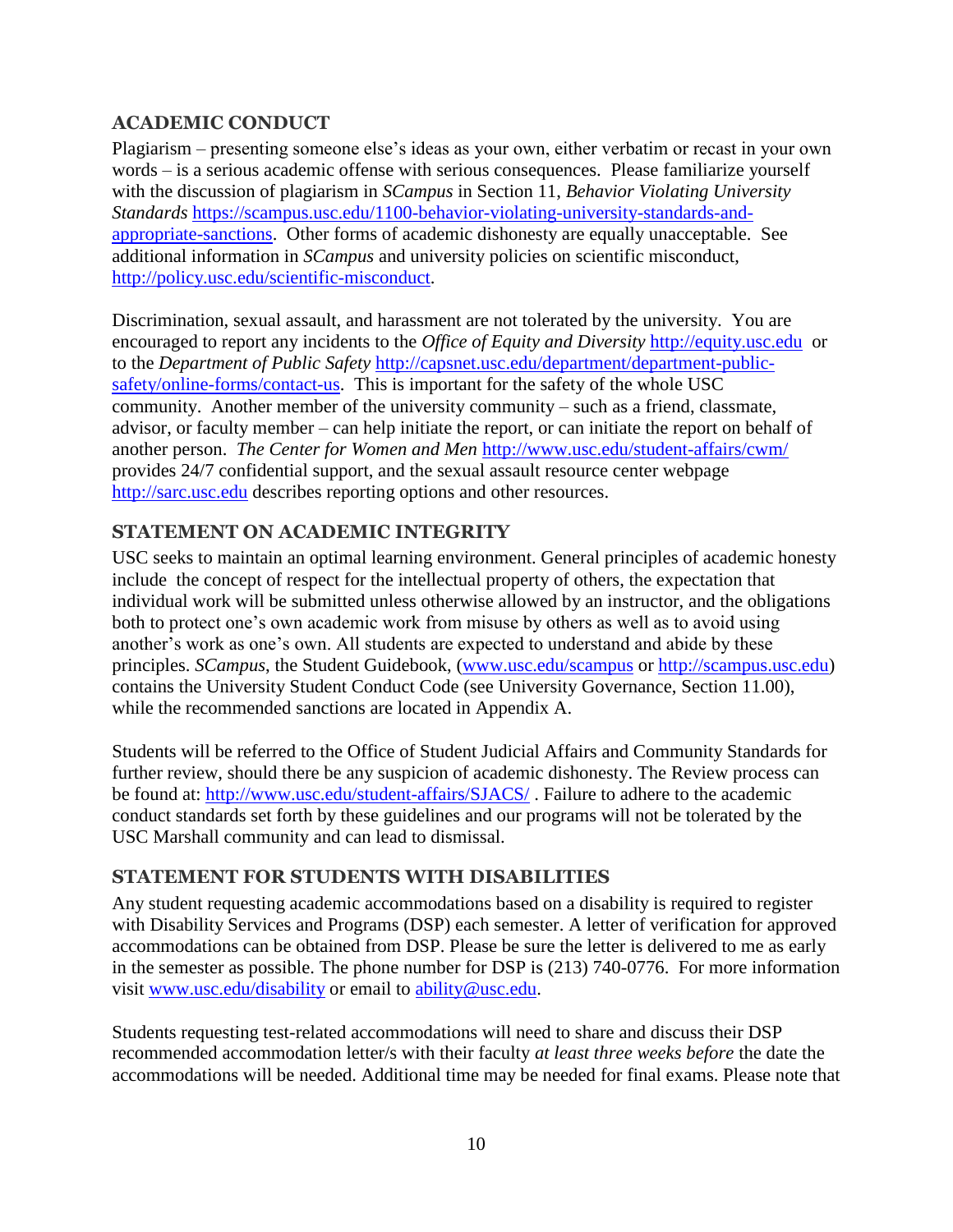a reasonable period of time is still required for DSP to review documentation and to make a determination whether a requested accommodation will be appropriate.

### **SUPPORT SYSTEMS**

Students whose primary language is not English should check with the *American Language Institute* [http://dornsife.usc.edu/ali,](https://mail.marshall.usc.edu/owa/redir.aspx?C=Vu2hEjQNpUmZu0FSf5pxhA5_OsfB7tEINm0f_4T8z_VSyxahfuPOlik20qNfSTA4BAsoUF1CytQ.&URL=http%3a%2f%2fdornsife.usc.edu%2fali) which sponsors courses and workshops specifically for international graduate students. *The Office of Disability Services and Programs*  [www.usc.edu/disability](https://mail.marshall.usc.edu/owa/redir.aspx?C=Vu2hEjQNpUmZu0FSf5pxhA5_OsfB7tEINm0f_4T8z_VSyxahfuPOlik20qNfSTA4BAsoUF1CytQ.&URL=http%3a%2f%2fwww.usc.edu%2fdisability) provides certification for students with disabilities and helps arrange the relevant accommodations. If an officially declared emergency makes travel to campus infeasible, *USC Emergency Information* [http://emergency.usc.edu](https://mail.marshall.usc.edu/owa/redir.aspx?C=Vu2hEjQNpUmZu0FSf5pxhA5_OsfB7tEINm0f_4T8z_VSyxahfuPOlik20qNfSTA4BAsoUF1CytQ.&URL=http%3a%2f%2femergency.usc.edu) will provide safety and other updates, including ways in which instruction will be continued by means of blackboard, teleconferencing, and other technology.

# **EMERGENCY PREPAREDNESS/COURSE CONTINUITY**

In case of a declared emergency if travel to campus is not feasible, USC executive leadership will announce an electronic way for instructors to teach students in their residence halls or homes using a combination of Blackboard, teleconferencing, and other technologies.

Please activate your course in Blackboard with access to the course syllabus. Whether or not you use Blackboard regularly, these preparations will be crucial in an emergency. USC's Blackboard learning management system and support information is available at [blackboard.usc.edu.](http://blackboard.usc.edu/)

# **TENTATIVE COURSE SCHEDULE**

This is our tentative schedule. When necessary, changes will be announced on Blackboard.

| $\mathbf{1}$   | Aug 22 Monday                                   | Introduction to class policies<br>Chapter 1: Economics: Foundations and Models                                               |
|----------------|-------------------------------------------------|------------------------------------------------------------------------------------------------------------------------------|
| 2              | Aug 29 Monday                                   | <b>Chapter 1: Economics: Foundations and Models</b><br><b>Chapter 7: Consumer Choice and Elasticity</b>                      |
| 3              | <b>Sept 5 Monday</b><br><b>Sept 7 Wednesday</b> | No class due to Labor Day<br>Make Up For Missed Class (8 am; classroom JFF 416)<br>Chapter 7: Consumer Choice and Elasticity |
| $\overline{4}$ | Sept 12 Monday                                  | Chapter 8: Technology, Production, and Costs                                                                                 |
|                |                                                 | Sept 13 is the last day to drop a class without W and receive a refund for Monday only classes.                              |
| 5              | Sept 19 Monday                                  | Chapter 8: Technology, Production, and Costs<br>Chapter 9: Firms in perfectly Competitive Markets                            |
| 6              | <b>Sept 26 Monday</b>                           | <b>Quiz 1 (Chapters 1, 7, 8)</b><br><b>Chapter 9: Firms in Perfectly Competitive Markets</b>                                 |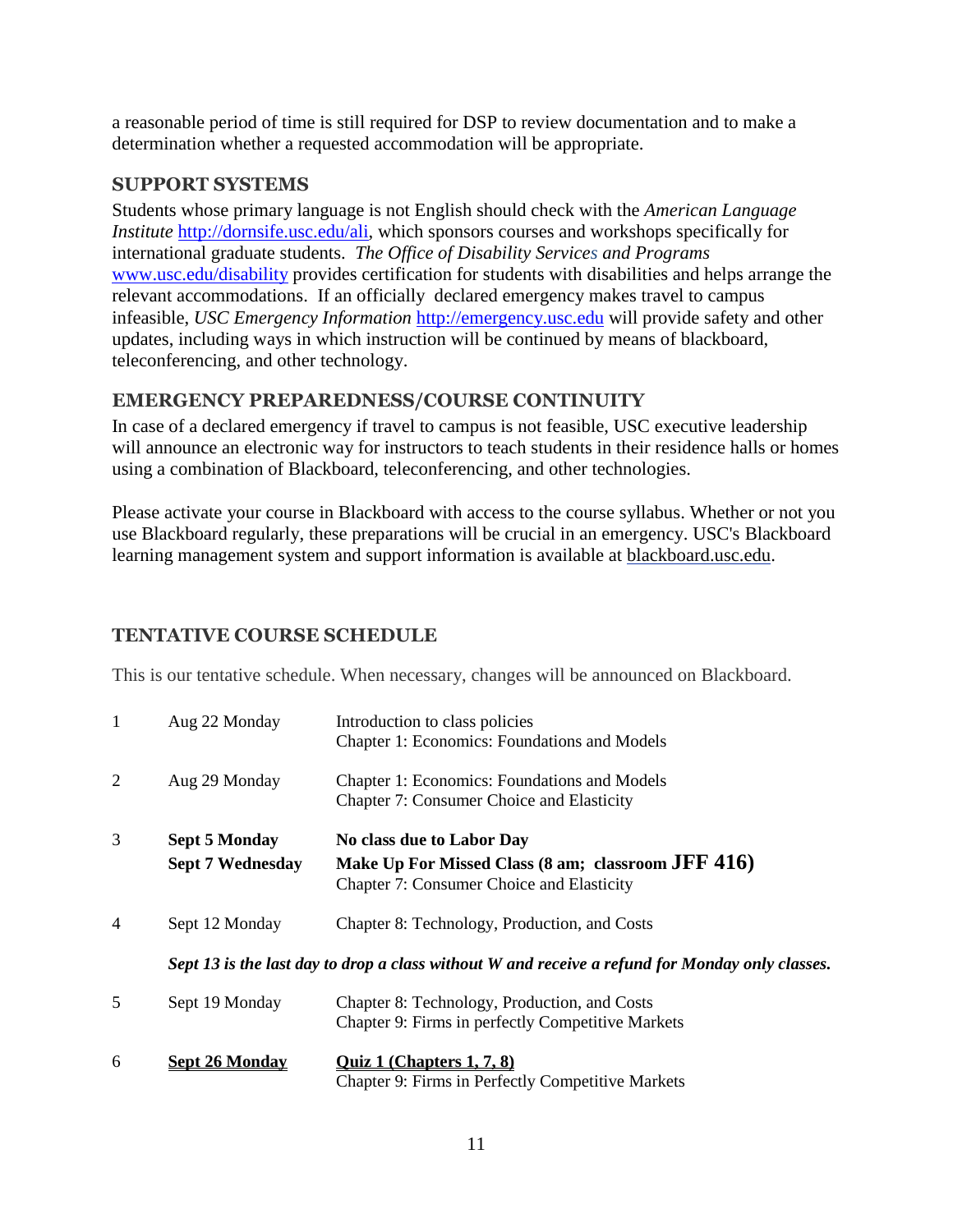| 7  | Oct 3 Monday                                           | Chapter 9: Firms in Perfectly Competitive Markets<br>Chapter 3: Where Prices Come From: The Interaction of Supply and<br>Demand |  |  |  |  |  |
|----|--------------------------------------------------------|---------------------------------------------------------------------------------------------------------------------------------|--|--|--|--|--|
|    | Oct 7 is the last day to drop a class without W.       |                                                                                                                                 |  |  |  |  |  |
| 8  | Oct 10 Monday                                          | Chapter 3: Where Prices Come From: The Interaction of Supply and<br>Demand<br>Chapter 4: Market Efficiency and Market Failure   |  |  |  |  |  |
| 9  | Oct 17 Monday                                          | Chapter 4: Market Efficiency and Market Failure                                                                                 |  |  |  |  |  |
| 10 | Oct 24 Monday                                          | Chapter 2: Trade-Offs, Comparative Advantage, and the Market System<br>Chapter 10: Monopoly and AntiTrust Policy                |  |  |  |  |  |
| 11 | <b>Oct 31 Monday</b>                                   | Midterm 1 (chapters $9, 3, 4, 2$ )                                                                                              |  |  |  |  |  |
| 12 | Nov 7 Monday                                           | Chapter 10: Monopoly and AntiTrust Policy                                                                                       |  |  |  |  |  |
|    | Nov 11 is the last day to drop a class with mark of W. |                                                                                                                                 |  |  |  |  |  |
| 13 | Nov 14 Monday                                          | Chapter 12: GDP: Measuring Total Production and Income                                                                          |  |  |  |  |  |
|    |                                                        | Chapter 13: Unemployment and Inflation                                                                                          |  |  |  |  |  |
| 14 | Nov 21 Monday                                          | Chapter 13: Unemployment and Inflation                                                                                          |  |  |  |  |  |

Dec 7-14: **Final exams week.** 

**Final Exam is cumulative and covers all chapters. All the chapters and/or concepts are equally weighted.**